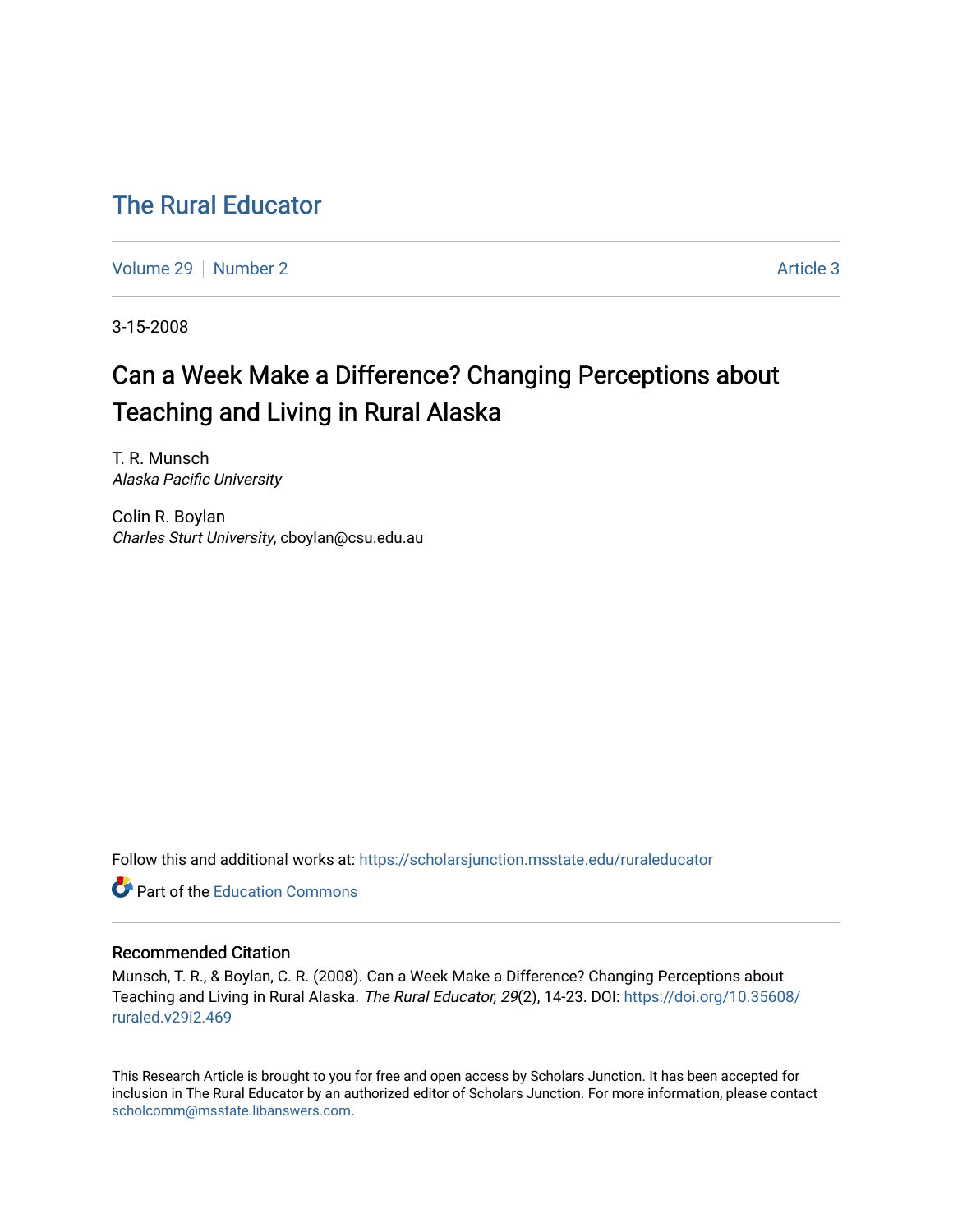### **Can a Week Make a Difference? Changing Perceptions about Teaching and Living in Rural Alaska**

#### **T. R. Munsch**

*Alaska Pacific University*

#### **Colin R. Boylan**

*Charles Stuart University*

*Many Alaskan schools are located in extremely remote or 'fly-in' places. These geographical extremes affect the recruitment and retention of teachers to remote rural schools. Through a partnership between the Southwest Region School District of Alaska and the Department of Education at Alaska Pacific University (APU), 14 pre-service teachers participated in a one-week remote rural practice teaching experience. These APU students lived and taught in village schools where indigenous Alaska Natives were the majority and whose language is Yup'ik. Through the use of pre and post experience questionnaires, the pre-service teachers' views about rural teaching and seeking rural appointments were sought.*

#### **Introduction**

The challenging issues of teacher recruitment and retention in many western countries including the USA, Canada, and Australia have been identified as priority concerns by federal, state and provincial education departments (Collins, 1999; Human Rights and Equal Opportunity Commission, HREOC, 2000; Jimerson, 2005; Lowe, 2006). Additionally, there is a body of literature that has clearly identified teacher shortages at the secondary level as critical especially in these areas of specialization: Agriculture, Computer Studies, English, Mathematics, Science, and Technology Studies. This situation has been discussed by AEU (2001), Hardy (1998), HREOC (2000), Kirby, Berends and Naftel (1999), Lemke and Harrison (2002), Nichols (2004), and Williams (2002). Further, in some American states, an emerging shortage of elementary teachers has also been identified. For example in Alaska approximately 250 pre-service teachers graduate each year while collectively, Alaskan school districts need about 1100 teachers to replace teachers who retire or leave the Alaskan system. Staffing shortages are not unique to the Alaskan education system. For example, the New South Wales education system in Australia is currently experiencing similar staffing shortages, especially for its rural, remote and hard-to-staff schools. With over half of all 2200 New South Wales schools located in rural and remote areas, the NSW Department of Education and Training has established recruitment strategies that promote the benefits of a rural appointment to the city bred and trained per-service teachers. One such strategy targeting pre-service teacher trainees is a program called 'Beyond the Line' which is similar in design to the APU program in which students spend a week in rural and remote NSW schools (New South Wales Department of Education and Training, NSWDET, 2001). Coupled with this significant teacher recruitment challenge, Alaska is geographically the largest state yet is

one of the more sparsely populated states. Alaska's population was approximately 649,000 people in 2004 with Anchorage's population being estimated at 271,000 (United States Census Bureau, 2000). Rural Alaskan villages are classified as either on the road system or "bush" communities, reachable by boat or plane (or snow machine in the winter months). The State of Alaska provides a definition:

The vast majority of Alaska not connected to the existing road system - the Bush is a hugely different thing. Technically, demographers don't really have a word that adequately describes our diverse and scattered collection of over 250 small villages, towns and remote outposts. Alaska Statutes define "rural" as meaning a community with a population of 5500 or less, and not connected by road or rail to Anchorage or Fairbanks, or with a population of 1,500 or less and still connected by road or rail. (State of Alaska, n.d.)

According to the web site of the Alaska Teacher Placement online information section accessed in 2006:

The vast majority of the state of Alaska meets this definition. There are other definitions. Just like rural Australia, and parts of Africa, the remote places in Alaska are collectively referred to as "the Bush". In a study a few years ago, about 64% of Alaska's districts, 53% of its schools, and 40% of its population are located "in the Bush" (NWREL, 1999). Village residents are pretty comfortable in their world, and skilled at living there. You will not be at first, so just accept that learning curve (Alaska Teacher Placement, 2006, no page number).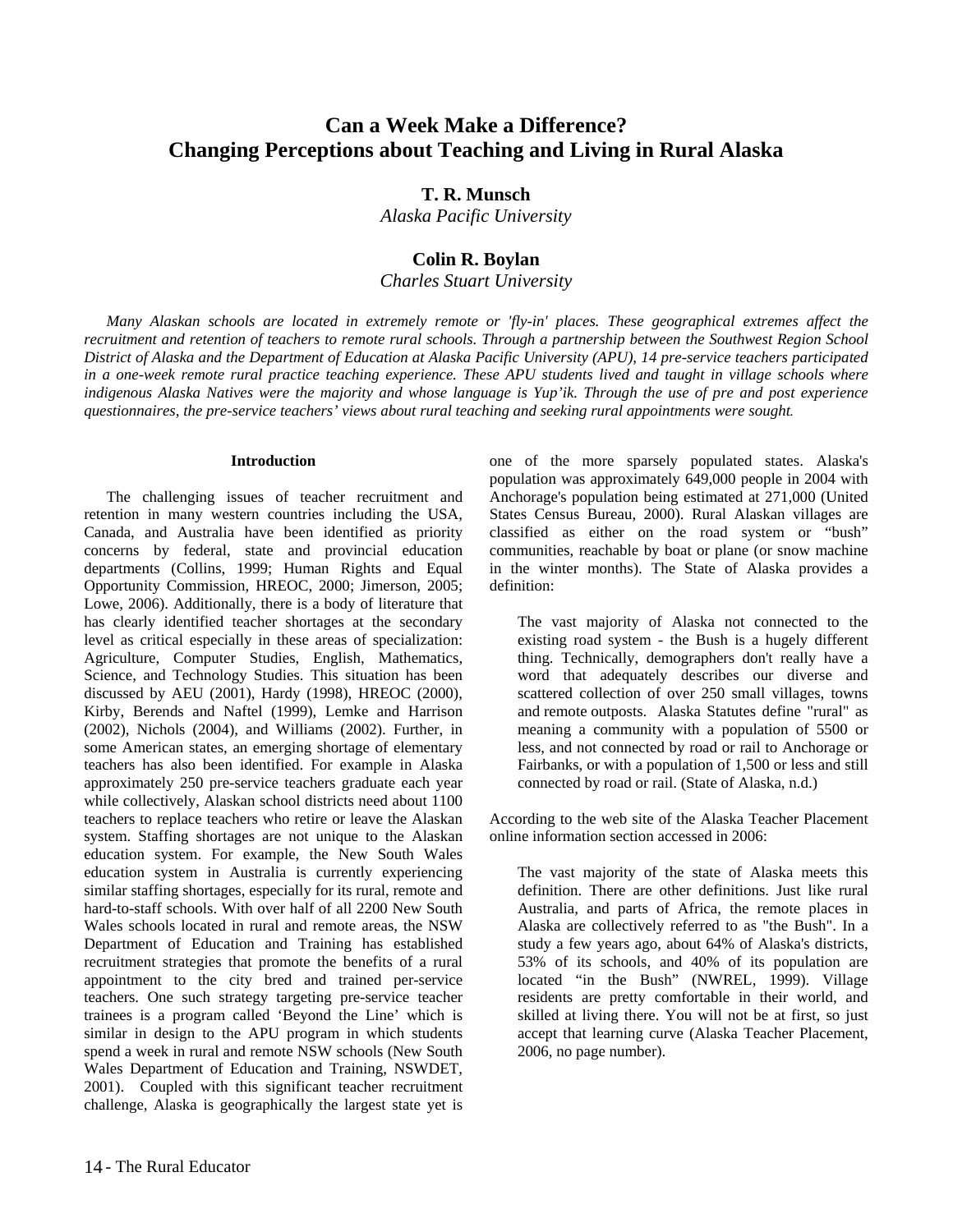Boylan (2005), Boylan, Squires and Smith (1994), Munsch and Boylan (2005), Murphy and Cross (1990), Ralph (2002), and Yarrow, Herschell and Millwater (1999) are among many authors who have focused attention on the specialized needs for rural service and on the specific preservice preparation requirements necessary to address rural teaching challenges.

Gibson (1994) and Halsey (2005) have further clarified the specialized needs and both authors agree that one significant recruitment strategy in pre-service teacher education programs is the inclusion of, at least, one practice teaching experience where their students experience teaching and living in rural and remote locations. Halsey (2005) suggested that such experiences should evolve as cooperative partnerships between the university, the rural school and the community. It is argued that the current study of such a partnership program between Alaska Pacific University and remote Native Alaskan villages and their schools meets the recommendations made by Gibson (1994) and Halsey (2005). Allen (2003) reviewed the empirically based literature exclusively form the United States of America that examined the issue of rural pre-service teacher education. Allen (2003) concluded by identifying the need to provide rural practice teaching experiences and training in multi-cultural awareness as essential components for all rural pre-service preparatory programs.

Boylan and Hemmings (1992), HREOC (2000) and Ralph (2003) reported that a period of practice teaching in rural and remote schools in Australia and Canada had a significant effect on changing pre-service teacher's views on seeking and/or accepting a rural appointment. Similar findings have been reported by Yarrow, Ballantyre, Hansford, Herschell and Millwater (1998) in Queensland, Australia. The practice has been suggested by Jimerson (2005) in her report to the Center on Educational Policy on potentially effective recruitment strategies. One problem with such programs is that some students for financial, familial, or employment related reasons are unable to participate in these rural practice teaching experiences.

#### **Teacher Shortages in Alaska**

The recruitment of teachers for rural and remote schools is a challenging task that all school systems experience and this challenge is increased during times of teacher shortages (Collins, 1999; Nichols, 2004). Alaskan rural school district administrators have identified a priority staffing program in which the recruitment of prospective pre-service students and qualified teachers to rural and remote Alaskan school districts is actively pursued at both the district and state level. As noted by Jordan and Jordan (2004), Alaska is classified a rural state no matter what classification system is used. Factors contributing to the difficulty in rural staffing in general have been described by Jimerson (2005): a preexisting teacher shortage, comparatively low salaries, high incidence of multiple-subject teaching assignments, and actual or perceived social, cultural and professional isolation.

#### **Rural Pre-service Teacher Education**

Sharplin (2002) explored the barriers that city-based preservice teacher education students perceive as limiting their acceptance of a rural / remote teaching appointment. In her study of 22 Australian secondary pre-service teachers, she reported that only one student had lived in remote Western Australian location. Her research revealed that students held multiple perceptions about the professional challenges of rural and remote appointments that included: a) a lack of teaching resources (55%); b) limited access to a support network of experienced teachers (36%); and, c) a lack of familiarity with school students' cultural background, language and socio-economic status (36%). These challenges were uppermost in the minds of these students. She probed their perceptions further and identified that many pre-service teachers held personal and social perceptions that dwelt on uncertainty about: a) how to relate to and adjust to life in small rural communities (59%); b) isolation from family and friends (36%); and, c) concerns about establishing new support networks (36%). Sharplin (2002) found that six students (27%) were prepared to accept a rural appointment *but* for less than two years. She argued that much of the students' ideas about rural placement were based on negative and idealized preconceptions about rural teaching and lifestyle issues, which reduced the likelihood of accepting a rural appointment. Sharplin (2002) concluded by urging more teacher education programs to consider the inclusion of rural and remote experiences as part of their pre-service program. This was sentiment also identified by Lock (2007), Boylan (2005), Halsey (2005), and Ralph (2002). The Alaska Pacific University's *Remote Rural Practicum* program is one innovative model of how this challenge can be met within the teacher education program that prepares prospective teachers for appointments to remote Alaska villages.

By contrast to the above research which focused on *what should be* or *what it might be like*, a study by Lock (2007) of urban based pre-service teachers in Western Australia who had participated in the Student Teacher Rural Experience Program (STREP) examined the effect of their participation in a rural practice teaching experience on the decision to seek a rural teaching appointment. He reported that 22 respondents (73%) indicated that participation in the program encouraged them to apply for rural/remote teaching appointments. Additionally through their participation in STREP, these urban-based students reported they developed a better understanding about staff and community relationships in rural places. Lock's study is aligned closely to other research by Boylan and Wallace (2002) and Munsch and Boylan (2005) in which students who were provided with rural teaching experiences as part of their pre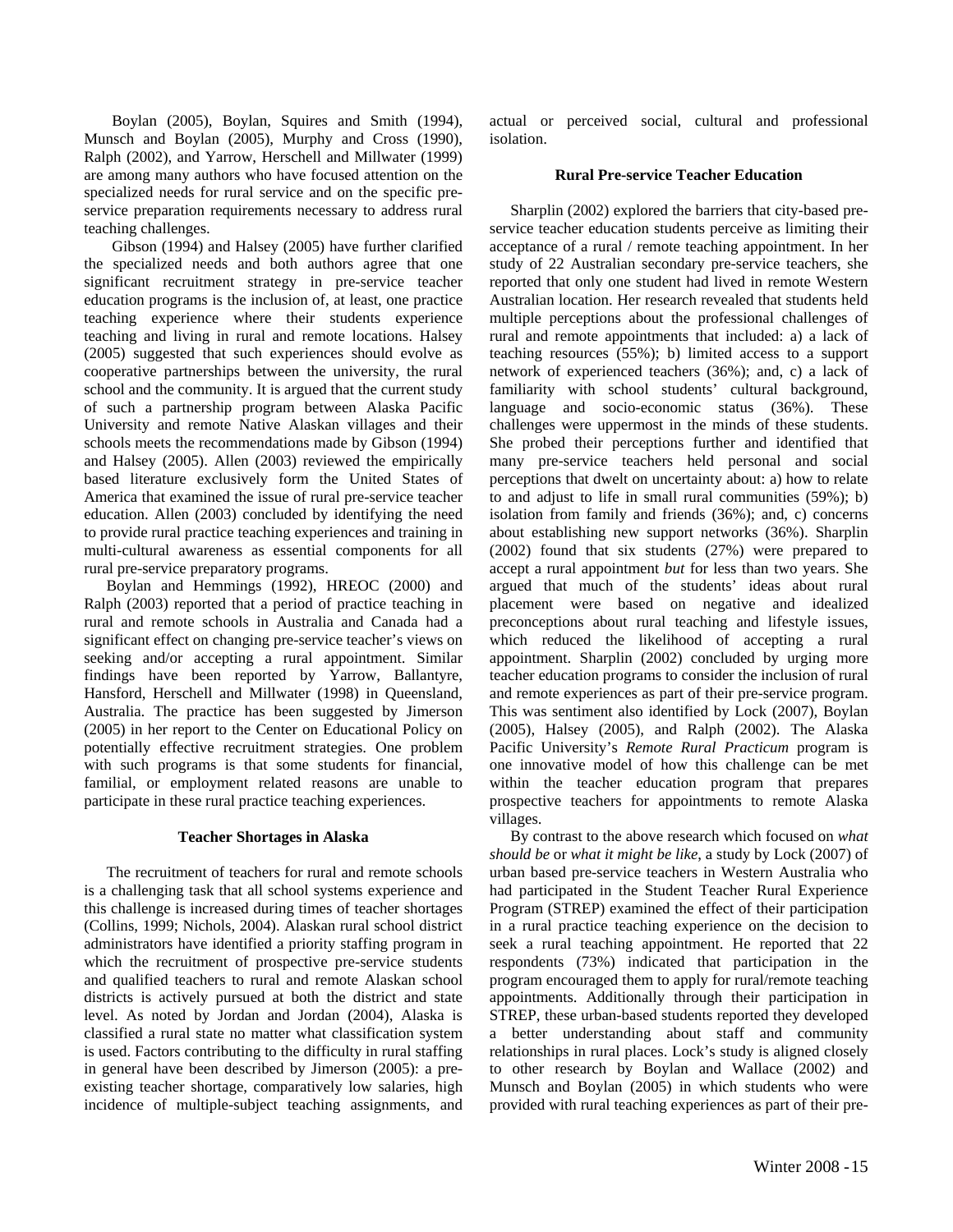service teacher education programs reported: a) better understandings about the context of rural teaching; and, b) a greater preparedness to seek a rural appointment upon graduation.

Since 1995, staff of the Education Department at Alaska Pacific University sought opportunities to place pre-service teachers in rural settings to experience the challenges faced by teachers in those schools. Because all on-campus students in the undergraduate Bachelor of Arts Teacher Preparation Program (TPP) and the Master of Arts in Teaching program (MAT) reside in Anchorage during their educational pursuits, a priority for the practicum program has been to provide an opportunity to experience first hand teaching and living in a rural village. Alaskan rural schools often pay much higher starting salaries than do urban school districts (the opposite of salary disparities in other rural states), hence newly certified teachers are wont to "follow the money" and often consider taking a rural position in their first year of teaching. Those new teachers who have participated in rural practicum experiences, we believe, know more about what to expect during their first year of teaching in a rural school and living in a rural community than those who have not been there or not done that. In recognition of these acute recruiting needs, Alaska Pacific University, which is located in Anchorage, has responded by developing an innovative program that includes on-campus studies about rural and remote teaching and multicultural issues, and complements this course with a practicum experience in remote rural Alaskan school districts for its pre-service elementary/middle teacher education students. Additionally, Alaska Pacific University has been able to secure additional funding for the remote practicum and thus minimize those financial hardship issues raised by Ralph (2002) and Yarrow, Ballantyre, Hansford, Herschell and Millwater (1998).

This practicum experience is called the *Remote Rural Practicum* program and the data from students' participation in the program is the focus of this paper.

#### **The** *Remote Rural Practicum* **Program**

As part of the pre-service elementary program at Alaska Pacific University, students enrolled in the MAT program and enrolled in the BA TTP program are offered the opportunity to participate in the remote rural practicum program.

The goals and objectives of the *Remote Rural Practicum* program are to:

- Experience teaching and learning in a rural Alaskan school;
- Experience rural community living and activities;
- Prepare and teach a unit of instruction in a K-8 classroom in collaboration with the host teacher's assistance; and,

 Prepare and facilitate a community event to showcase student learning.

One of the implicit goals of the *Remote Rural Practicum* program is designed to encourage pre-service teachers to consider applying for a rural Alaskan teaching appointment.

The *Remote Rural Practicum* program consists of a five or six day experience during which the pre-service students are placed in one rural Alaskan village school. Pre-service teachers were placed at each of three participating schools for a five-day period. The three participating schools were K-12 schools with student populations ranging from 220 in Togiak to 142 in Manokotak. Additionally a faculty member from the university accompanied each group of pre-service teachers to their assigned school.

From the literature, some of the potential benefits for the participating pre-service teachers included:

- Provide an opportunity for students to informally meet with teachers in remote areas, and to look at the realities of living and teaching in these areas;
- Offer pre-service teachers from the city and large regional centers a hands-on introduction to rural schools;
- Provide first hand opportunities to talk to rural based teachers about rural life;
- Provide opportunities to establish and build networks with teachers working within specific fields of expertise;
- Prepare pre-service teachers for the future by broadening their career prospects; and, Enhance the pre-service teachers' skill levels to respond to the challenge of providing a broad range of educational choices in a culturally rich society. (Boylan, 2005; Munsch & Boylan 2005; NSWDET, 2001)

A similar program, called the *Beyond the Line* program, has operated in New South Wales between the NSW Department of Education and Training and universities within New South Wales, including Charles Sturt University (NSW DET, 2001). The *Beyond the Line* program is conducted over a five-day period and like Alaska Pacific University's *Remote Rural Practicum* program is designed to encourage pre-service teachers to apply for rural teaching appointments (Boylan & Wallace, 2002). The aim of this program is to:

Provide a unique experience offering you new opportunities and broadening your career knowledge of rural areas in New South Wales.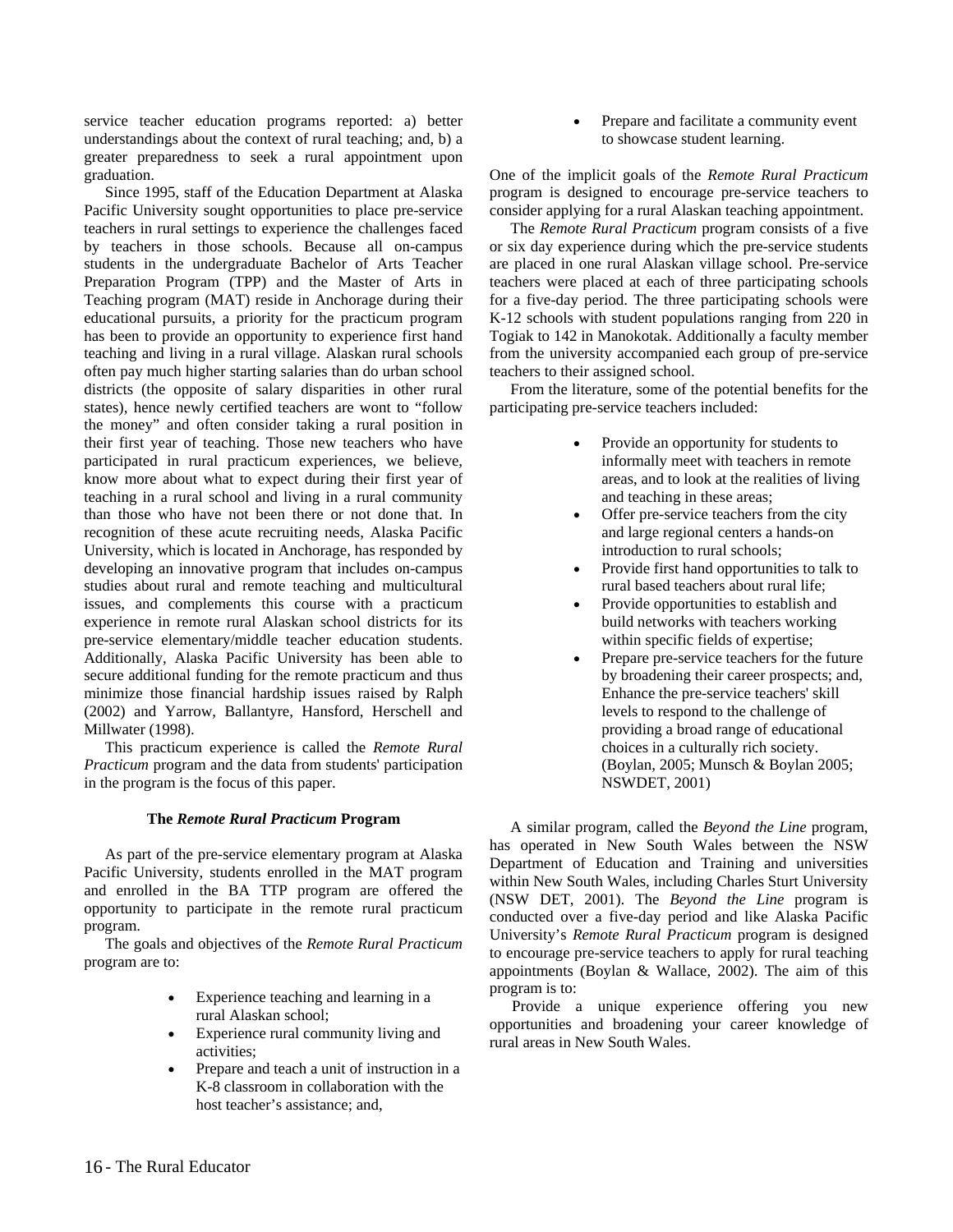#### **Purpose of the Study**

This study sought to evaluate the impact of the *Remote Rural Practicum* on APU students' views and values about teaching in remote, rural Alaska. The origins of this program can be traced back to 1995 and represent a significant commitment by Alaska Pacific University to expose its pre-service teachers to teaching and learning in remote places. The goals and objectives of the *Remote Rural Practicum* have been described earlier in this article*.*

#### **The Participants and Setting**

During April 2005, 14 pre-service teachers from Alaska Pacific University traveled to three schools located in the Southwest Region School District for the *Remote Rural Practicum* program accompanied by three professors from Alaska Pacific University and one from Charles Sturt University in Wagga Wagga, New South Wales, Australia. Eleven of the pre-service teachers were female (4 TPP and 7 MAT) while three were male (1 TPP and 2 MAT). These pre-service teachers lived in the schools or teacherage facilities during their five-day stay. Each was assigned a host teacher and classroom for the duration.

Self-report questionnaires were administered to the group before and immediately after their participation in the *Remote Rural Practicum* program. Student biographical details as well as information about why the students chose to participate in the *Remote Rural Practicum* program and their perceptions about rural teaching were gathered through the questionnaires. This paper reports the responses to openended questions that were comparatively analyzed from the pre and post experience questionnaires with categorical descriptors generated to identify emergent patterns in the pre-service teachers' responses.

The Southwest Region School District operates nine schools and employs 64 teachers to teach the 719 students attending these schools. The student/teacher ratio is 11.30. Ninety-nine and six tenths percent of students are Alaska Native students. The 2001 expenditure per student was \$13,676. The three villages visited were Togiak, New Stuyahok, and Manokotak and ranged in population from 399 to 809 (Community Database Online, 2003a, 2003b, 2003c).

#### **Questionnaire Results**

Thirteen of the 14 pre-service teachers returned the post experience questionnaire. The initial biographical information did not change from pre to post questionnaire, other than one less response was gathered on the post questionnaire. The following table shows the biographical information gathered (Table 1) followed by the reasons reported for becoming part of the *Remote Rural Practicum* Program.

#### Table 1

| Pre-experience Biographical Information |  |
|-----------------------------------------|--|
|                                         |  |

| Biographical information                             | Response                  |            |                  |
|------------------------------------------------------|---------------------------|------------|------------------|
|                                                      | $\underline{\mathrm{No}}$ | <b>Yes</b> | If Yes, where?   |
| Did you grow up in a rural or remote place?          | 11                        | 3          | Rural Alaska (2) |
|                                                      |                           |            | Non USA $(1)$    |
| Have you lived in rural areas before the university? |                           | 6          | Rural Alaska (2) |
|                                                      |                           |            | Rural USA (2)    |
|                                                      |                           |            | Non USA $(2)$    |
| Have you completed a rural or remote practicum?      | 12                        | 2          | Peace Corps      |
|                                                      |                           |            | No details       |
|                                                      | Male                      | Female     |                  |
| Gender                                               | 3                         |            |                  |
|                                                      |                           |            |                  |

One significant finding for these students was that 12 of the 14 students (85%) reported that they had not participated in a rural practice teaching experience prior to their participation in the *Remote Rural Practicum* program at Alaska Pacific University. This lack of prior rural teaching experience is comparable to that reported in the earlier research by Sharplin (2002) and Boylan and Wallace (2002).

From the pre-experience questionnaire, the following open-ended question asked students: *'Why did you participate in the Remote Rural Practicum program?'* Twenty-three responses were categorized by the authors to reflect general themes.

Participants stated the primary reasons for participation in the *Remote Rural Practicum* program being centered on gaining school and community related experiences in rural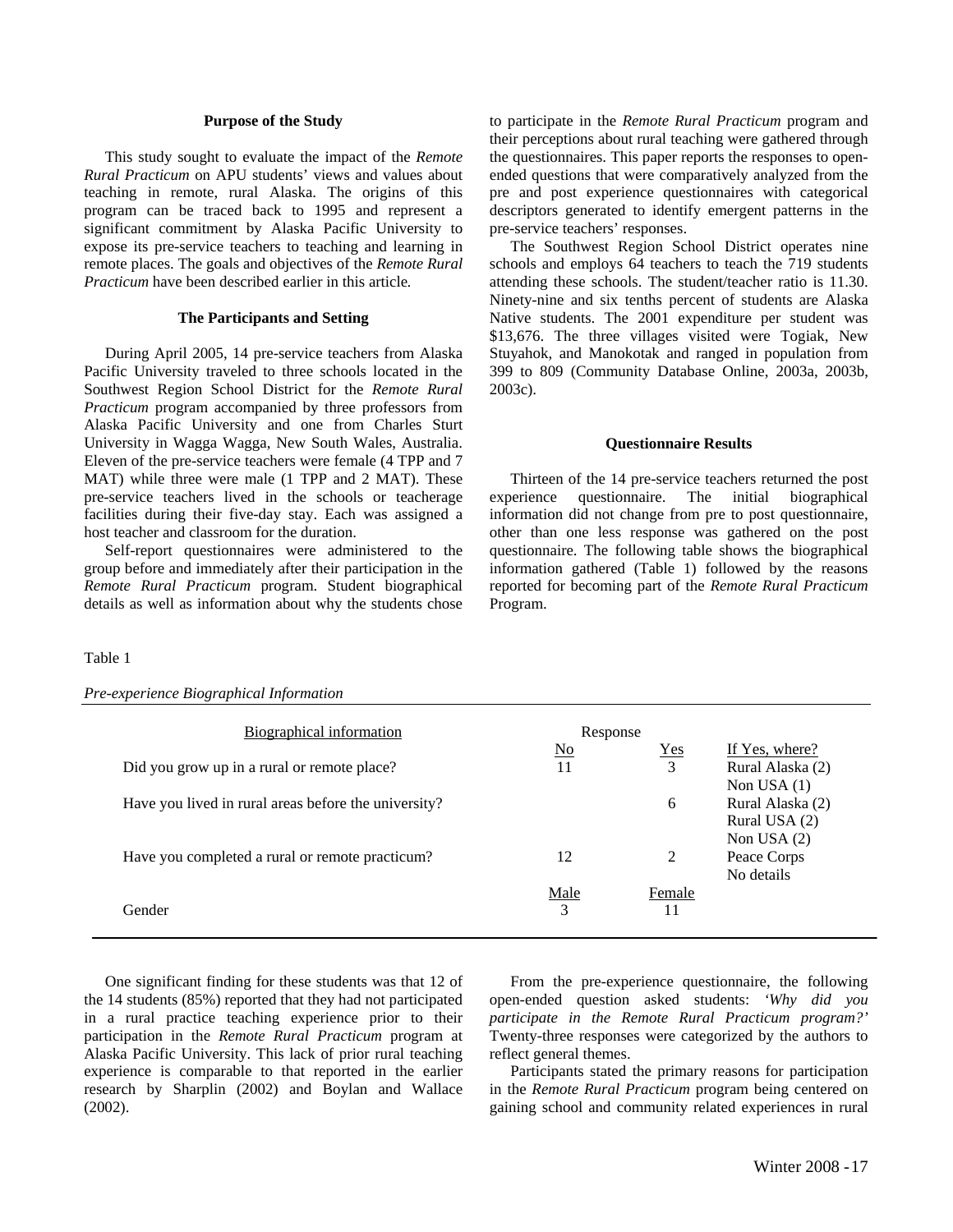and remote Alaskan native villages (11 responses), e.g. *'It will be very important for a pre-service teacher to experience rural life since some of the students we will be teaching will be from rural Alaska'* (Female, MAT); *'…an important experience for any Alaskan teacher'* (Male, MAT); and *'For the experience, teaching in a small community'* (Female, TPP). This was followed by a statement focusing on meeting all course requirements for graduation (7 responses) e.g. *'One: Because it's required. Two: Because I think it will be a fun learning experience'* (Female MAT).

In the post experience questionnaire, the pre-service teachers were asked: *"What were the highlights of the Rural Practicum Experience?"* From the 25 responses recorded, 11 pre-service teachers stated that teaching and working with students in classrooms were the highlights of their experience**.** Lock (2007) reported that 90% of the students in the STREP experience similarly identified important outcomes from their participation that focused on the development of a better understanding about the realities of rural teaching and attributes of rural students. Seven preservice teachers commented that living in a village for a

week and being able to interact with community members were the highlights. A female MAT candidate reported: *"I stayed with two wonderful teachers. WARM (sic), welcoming and terrific teachers in every way. I also connected with the children, two local women, and their families, and some elders."* Another comment reflects the value of being in the village: *"Getting to know real people at a real rural school, instead of reading about the school in a handout"* (Male MAT).

The pre-service teachers were asked this same question prior to and after the *Remote Rural Practicum* experience: *"What do you expect / did you learn about teaching in rural schools from the Rural Practicum Experience?"* Preexperience perceptions of the challenges associated with teaching in a remote native Alaskan village were sought and recorded (Table 2). Because of, and sometimes in spite of various media representations of what is available throughout the state, and about what is happening in rural areas, the participants provided a diverse set of responses to this question.

#### Table 2

| Challenges with Classroom Teaching in a Rural Village |  |  |
|-------------------------------------------------------|--|--|
|-------------------------------------------------------|--|--|

| Category                   | Examples                                              | Frequency      |
|----------------------------|-------------------------------------------------------|----------------|
| Teaching related problems  | Lack of supplies/resources                            | 8              |
|                            | Student motivation and attendance                     | 5              |
|                            | Lack of teacher networks and professional development | 3              |
|                            | Parent/teacher/student relationship building          | 3              |
| Adjustment to rural life   | Isolation from family and friends                     | 4              |
|                            | Racial/cultural biases                                | 2              |
|                            | Boredom/loneliness                                    | $\overline{c}$ |
|                            | Lack of facilities                                    |                |
| Community related problems | Community support (especially elders)                 | 2              |
|                            | Substance abuse                                       |                |
|                            | Rural peoples' attitudes                              |                |
|                            | No privacy                                            |                |

As perceived by pre-service teachers, the major challenge for a classroom teacher was related to being an effective and professional teacher. Examples of comments provided included: *'The teachers may not have many resources or exchanges of ideas for new lessons. It's a small very place no privacy. Relationships are very important because students and families are in contact with you or your neighbor. Limited outside resources.'* (Female, MAT) and '*Resources/materials (expensive to ship books and so on). As a non-native teacher I would be concerned about* 

*connections with students, parents and community. Being far away from friends and family.'* (Female, TPP**).** A similar range of preconceptions and challenges was identified by Sharplin (2002), with the lack of resources perceived to be the main challenge. Lock's (2007) study reported that following their STREP experience, his participants had developed a better understanding about the level of resources available in the rural schools which helped to refute their stereotyped pre-conceived images.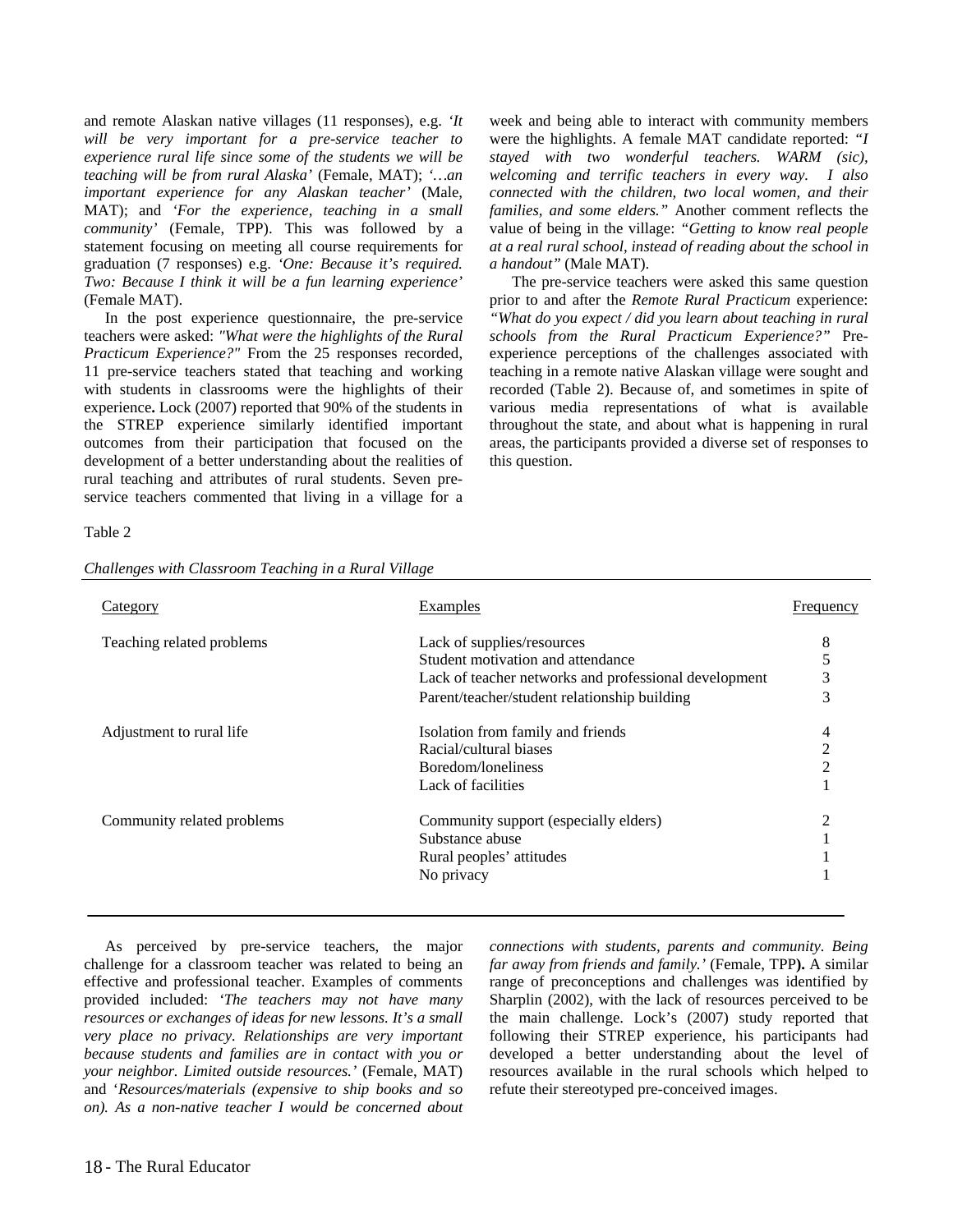As evidenced in the post experience comments, preservice teachers were more focused on classroom activities, relating their responses to pedagogy and classroom environment, rather than resources and contextualizing learning (Table 3).

#### Table 3

*What was Learned about Classroom Teaching in a Rural Village* 

| Category                     | Examples                                    | Frequency |
|------------------------------|---------------------------------------------|-----------|
| Teaching related discoveries | Attempts are made to meet all learner needs | 4         |
|                              | Teacher-centered classrooms                 | 2         |
|                              | Limited art supplies/experiences            |           |
|                              | Hands-on activities                         |           |
| Cultural/Contextual comments | Relate teaching to community and culture    |           |
|                              | More time/patience needed                   | 2         |
|                              | Small class sizes                           | 2         |
|                              | Elder involvement                           |           |
| Other comments               | Similar problems in urban schools           | 2         |
|                              | Limited supplies                            |           |
|                              | Absence of rules                            |           |

A female MAT candidate commented: *'Students nearly worship the ground you walk on so it is important to be above reproach. Also the children didn't respond to questions the same way as kids in the city.'* A male MAT candidate's response was: *'Many things are beyond the teacher's control. The culture can be very different from small schools outside.'* Another male MAT candidate wrote: *'I was able to see how important visual instruction is. Also, verbal communication.'* A female MAT candidate summed up the importance she perceived of the teacher in the rural classroom: *'The teachers really make or break the classrooms.'* As reported by Nordhoff and Kleinfeld (1993) in Sleeter (2001), when pre-service teachers in the Teachers for Alaska program were immersed in practice teaching in Alaskan villages, they were more inclined to engage students in learning by using culturally relevant knowledge, rather than by telling students what they should know. One can see that a similar transformation was experienced by APU pre-service teachers in their practicum, 12 years later.

Isolation emerged as a major concern in both the pre and post experience questionnaires when the pre-service teachers were asked: *'What do you consider to be the major problems in living in rural areas?'* Isolation, loneliness and

alcohol were mentioned as major problems by most of the respondents after the experience by pre-service teachers. For seven of the 13 respondents isolation, was mentioned in one form or another: *'Isolated communities have no access to land transportation, except by plane.'* (Female MAT); *'I have no friends or relatives there and none of mine would ever come to see me there. "Isolation" would be the word, I guess.'* (Female MAT); *'For me, being a gussok (sic), it means isolation.'* (Male MAT) One female in the TPP mentioned the lack of privacy: '*Everyone is in each other's business.'* Alcohol or substance abuse was listed by five of the 13 respondents. One male MAT candidate commented on the need to assure community acceptance: *'Immersing and being accepted into the village culture. This takes commitment and years.'* 

Table 4 shows how the responses made by pre-service teachers prior to and following the experience to the question: *'What do you consider to be the major problems facing classroom teachers in rural areas?'* compare. The first frequency reported is for the pre experience questionnaire while the second represents post experience responses.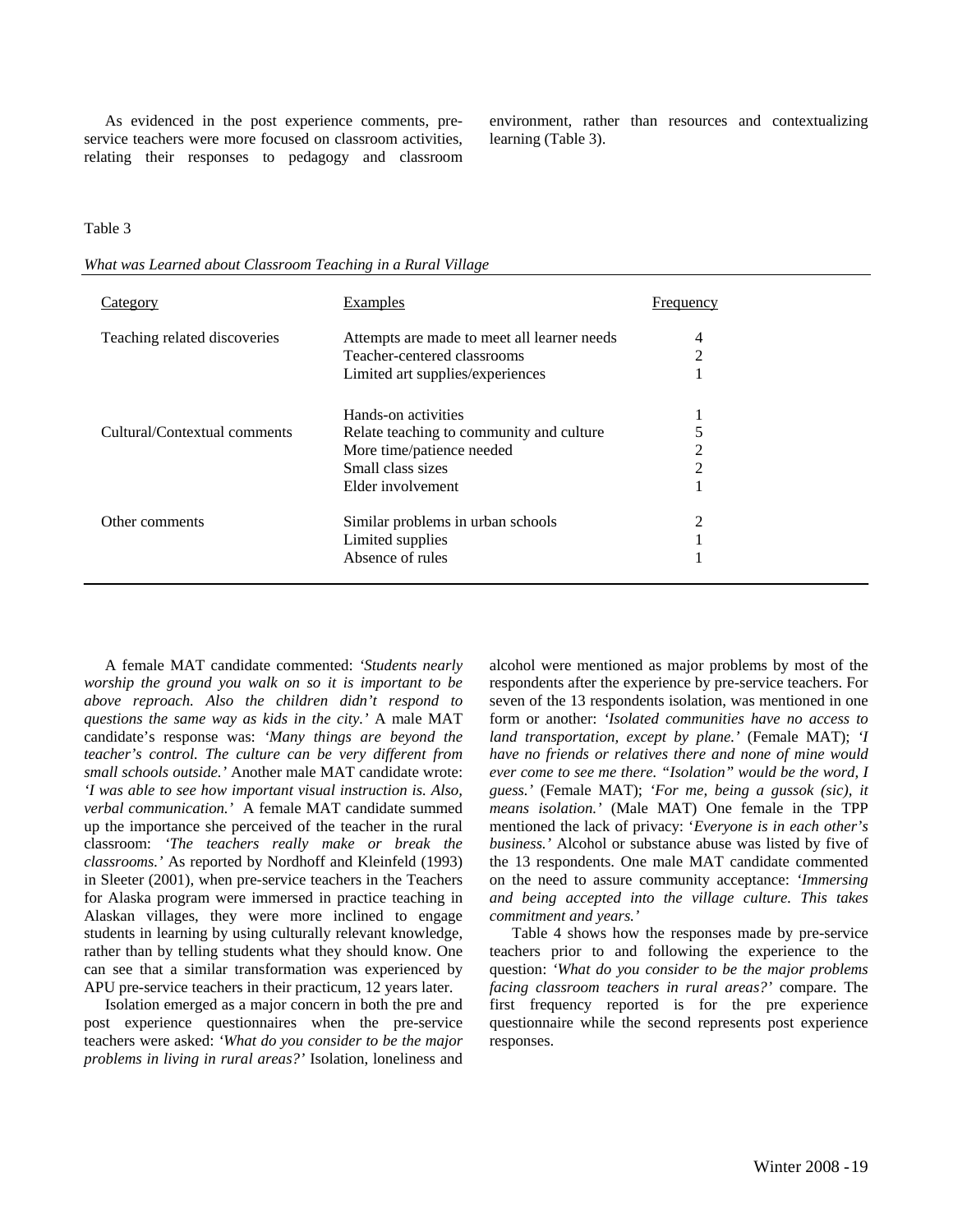#### Table 4

| Category                   | Examples and Comparisons                              | Pre | Post     |
|----------------------------|-------------------------------------------------------|-----|----------|
| Teaching related problems  | Lack of supplies/resources                            | 8   | 3        |
|                            | Student motivation and attendance                     | 3   | 3        |
|                            | Lack of teacher networks and professional development |     | 3        |
|                            | Parent/teacher relationship building                  | 3   | 8        |
|                            | Assessment                                            | 0   | 4        |
| Adjustment to rural life   | Isolation from family and friends                     | 4   |          |
|                            | Racial/cultural biases                                | 2   |          |
|                            | Boredom/loneliness                                    | 2   |          |
|                            | Lack of facilities                                    |     |          |
| Community related problems | Community support (especially elders)                 | 2   |          |
|                            | Substance abuse                                       |     |          |
|                            | Rural peoples' attitudes                              |     |          |
|                            | No privacy                                            |     | $\theta$ |
|                            | Poverty/poor home life for students                   | 0   | 3        |

*Major Problems Facing Teachers in Rural Schools* 

From Table 4 it is clear that there has been a shift in the pre-service teachers' views about teaching related problems from a focus on physical resources to interpersonal relationships with parents, community and students. Several respondents recognized the importance of the family and community conditions in terms of success in the classroom. Two mentioned a lack of support from administrators, often in connection with behavior and discipline problems. One female MAT candidate summed up her concerns that reflect several categories in Table 4, '*Respect from some students; getting certain supplies; having a wide range of levels in one class; and behavior*.' Isolation concerns did not change when comparing pre and post experience responses.

When asked to specify the changes in their impressions about rural teaching following the completion of the *Remote Rural Practicum* experience, pre-service teachers discussed teaching issues, cultural issues and lifestyle impressions. Having talked with, taught with and lived with teachers in the villages, 6 of the 13 respondents alluded to teacher burnout and lack of retention. *'Most of the teachers are 1st year and don't stay.'* (Female TPP) *'A teacher has to immerse in the culture and should love rural life in order to be happy.'* (Female MAT) *'. . . Which occurred first? Teacher burnout or student burnout?'* (Male MAT). *'I have a better idea of what it would be like. From talking to the rural teachers, I learned that it can get a little depressing high burnout rate.'* (Female MAT). Five of the 13 preservice teachers reported that they had developed a deeper appreciation and understanding of the cultural issues associated with teaching in Native Alaskan villages. *'I have learned that to teach in the rural and isolated village (one) needs dedication and understanding of the rural native culture and existence.'* (Female MAT). Four pre-service teachers indicated that they would now be prepared to seek remote teaching appointments. One female (MAT) stated: *'In the community I visited I felt completely accepted. Now I could possibly see myself teaching in a village community.*'

In the post experience questionnaire, pre-service teachers were asked to respond to a series of statements about their participation in the remote rural practicum, using a Likert scale with response options ranging from "Strongly Agree" to "Strongly Disagree." All 13 pre-service teachers affirmed that they had a better understanding of the challenges facing a teacher working and living in a Native Alaskan (monocultural) setting. Eleven of the 13 pre-service teachers reported that they enjoyed the remote rural experience with 11 students indicating that they believed all APU teacher education students should participate in the *Remote Rural Practicum*. Additionally, 11 pre-service teachers reported that as a direct result of their participation in the program, they had developed a better understanding of the challenges that rural Native Alaskan students face when they relocate to large urban schools in Anchorage. The statement *"I look forward to working in rural communities"* showed six respondents agreeing to some extent and seven respondents undecided or disagreeing.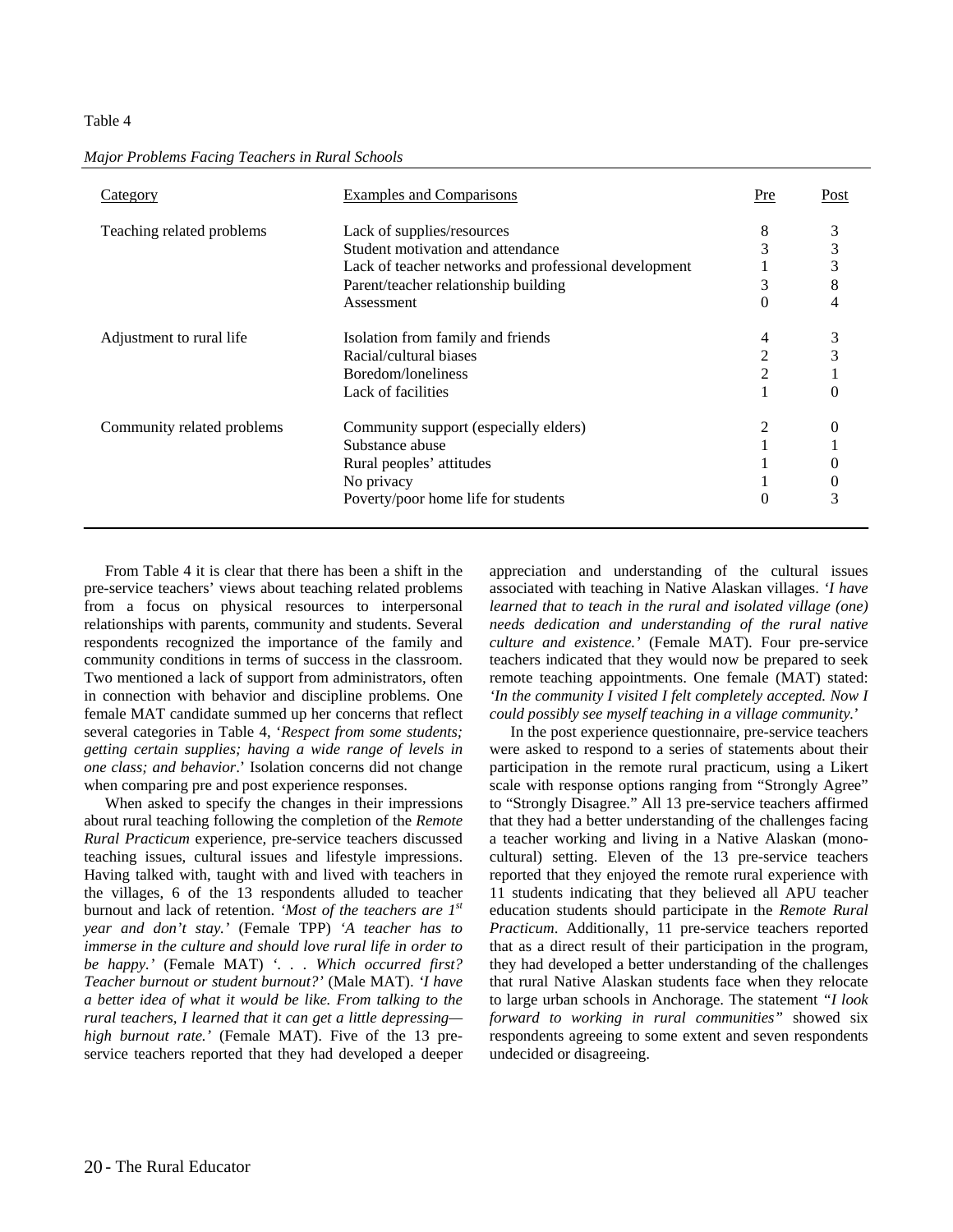When perusing the results, it appears that the purposes of the experience were realized and that participants gained insights into rural schools, their students and teaching in those schools. The majority of pre-service teachers reported that their participation in the *Remote Rural Practicum* program was beneficial and that they would recommend the program to other students at Alaska Pacific University. Lock (2007) reported that, through participation in the STREP experience, 90% of the pre-service teachers had changed their understanding about rural teaching and living. Similar changes in perceptions were reported by Todd and Agnello (2006) after pre-service teachers in a social studies class spent time working in a rural community.

#### **Implications**

Training teachers for rural placements is not the sole purpose of the APU *Remote Rural Practicum* experience. In order to prepare pre-service teachers more comprehensively for rural teaching, a semester-long, on-campus class coupled with an extended practicum experience (student teaching) would be more fitting and certainly beneficial to the preservice teacher (Boylan, 2005, Smith-Davis, 1989). However, through the *Remote Rural Practicum* program and drawing on results from other similar programs (e.g. Boylan & Wallace, 2002; Lock, 2007), the 5-6 day intensive immersion experience can benefit rural schools, rural communities, rural teachers and pre-service teachers in several ways.

In the post experience questionnaire, pre-service teachers were asked: *'How have the courses at APU changed your attitude towards living in rural areas?'* This question sought to establish whether a conceptual and contextual relationship between the academic courses offered at APU in 'Multicultural Education' and 'Alaska History' and this intensive week-long remote practicum experience had developed. Responses to this question revealed that for 6 of the 13 pre-service teachers, an overall positive linking of theory and practice had occurred while 6 pre-service teachers reported either no impact or linking of theory and practice on their views about rural teaching and 1 preservice teacher chose not to answer this question. One female TTP respondent stated that the positive changes in understandings and attitudes were not a result of the courses, but *"... the village itself."* One female pre-service teacher reported described this linking of theory and practice this way: *'I was able to have a real and meaningful experience because of the background (knowledge) that I've learned from APU'* (Female, MAT). A male MAT candidate reported: *'It's been a positive experience for me. Although I did have some prior inclination to teach in a rural area, that inclination is now reinforced.'* One female pre-service teacher reported no change in her attitudes this way: *'They haven't really. I have always loved rural Alaska.'* (Female TTP). It is apparent in these responses that for almost half of the pre-service teachers the experience of living in a rural area has forged links in a more pronounced manner so that the practical aspects of cultural awareness and empathy for those living in villages were closely related to their theory based APU courses.

Pre-service teachers who completed the *Remote Rural Practicum* program indicated that they do have a better understanding of and empathy for rural students, especially when those students transfer to the large Alaskan urban centers and become part of urban classrooms. This assertion is supported by research by Boylan and Wallace (2002) and Lock (2007). Unlike the Sharplin (2002) study, which explored preconceived ideas about rural teaching held by pre-service teachers who had *not* undertaken a rural practicum, the present study has mapped positive changes in knowledge and understanding about rural schools and their communities as a *result* of engaging in a rural practice teaching experience. Having the opportunity to be 'in charge' of creating, delivering and assessing lessons prior to their major student teaching endeavor, these rural practicum participants developed a sense of accomplishment and feel better prepared for the experiences that are to follow. Their self-efficacy for teaching may be improved after having endured the remoteness of an Alaskan village and having successfully interacted with total strangers to become an integral part of their community for a short time. As stated in conversations with teachers and principals from participating the rural schools, the opportunity to interact with the pre-service teachers afforded a number of benefits including: 1) being valued as professionals; 2) experiencing a new learning role as cooperating/supervising teachers; 3) being allowed an opportunity to exchange new ideas and teaching approaches; and, 4) evaluating the range of different and new resources used by the pre-service teachers in their classrooms. For the entire remote learning community, the opportunity to visit their school and to meet the pre-service teachers who were teaching their children and examine the week's learning activities was well supported and valued.

Even though this study reports changes in the perceptions by only 13 pre-service teachers, in order to answer the question, "Can a week make a difference?" one needs only to look at the responses to post experience questionnaire to understand that change has occurred. For the authors, having lived and worked with these individuals before and during the experience, we did sense many changes in the pre-service teachers' levels of anticipation, then their concerns for reaching their students and finally, their feelings of success when community members shared the learning that had occurred during the short time they spent in the villages. A week can start the change process for pre-service teachers unaware of the opportunities and dilemmas facing those who choose to teach in rural, remote locations. This notion is supported by Ference and Bell (2004) who state that even though a short-term cultural immersion experience may not completely change pre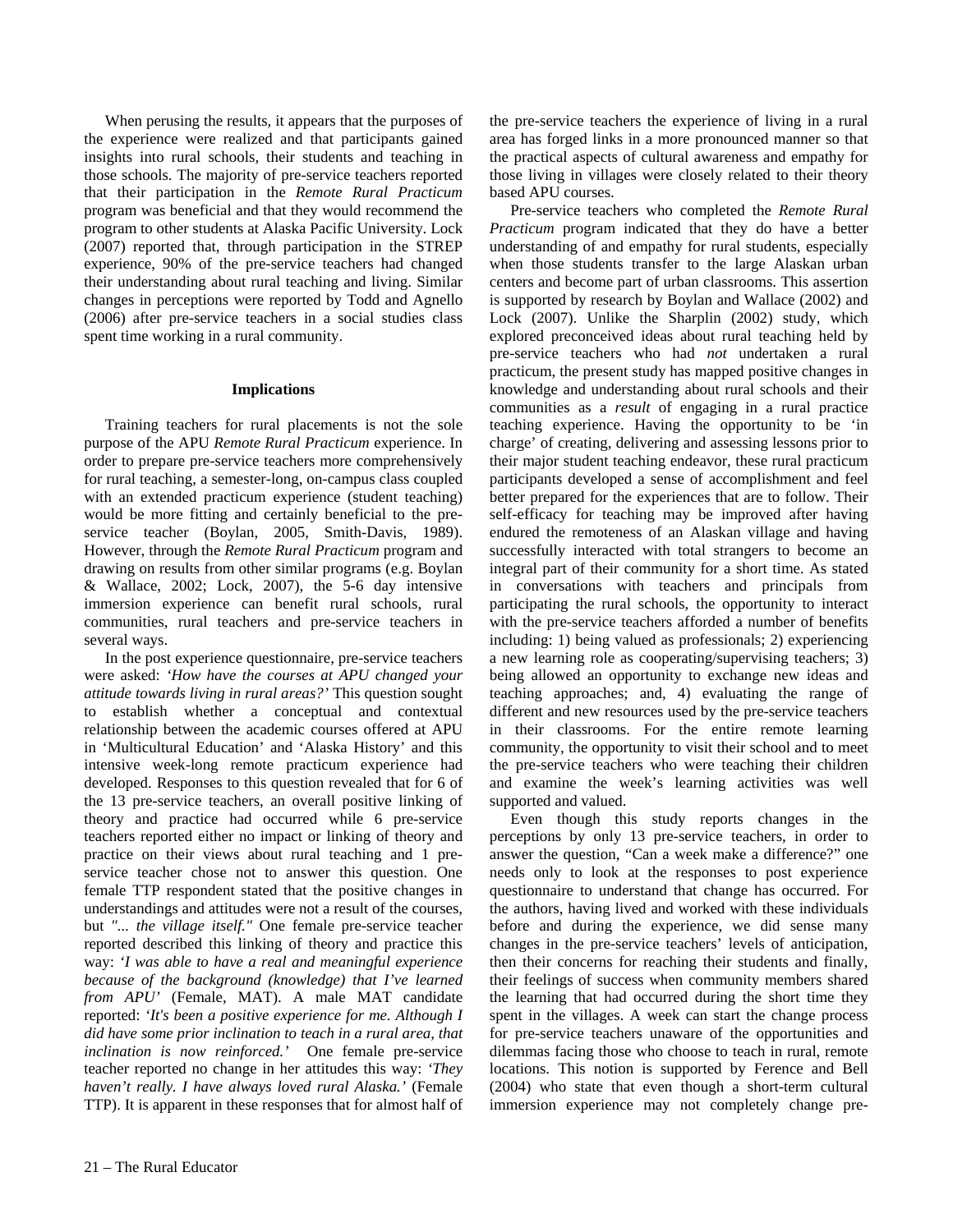service teachers' attitudes and dispositions regarding other cultures, it can certainly "jumpstart" the process (p. 349).

This preliminary study has raised new questions and challenges for the authors. Researching the long-term effects of rural practicum experiences by questioning teachers who were participants in the Alaska Pacific University *Remote Rural Practicum* program and those involved in the Australian *Beyond the Line* program over the last ten years can provide additional support for this study's initial implications, that even a week spent immersed in a rural cultural practicum experience can make a difference in teacher perceptions and attitudes regarding rural teaching. We trust that this approach to immersing pre-service teachers in rural settings, no matter where they are being trained, will be considered an important addition to teacher preparation programs everywhere.

Two of the best closing comments submitted by participants sum up their experiences and give perspective to the value of the *Remote Rural Practicum* program.

> *Thank you so much for an incredible experience!! Participating in the Rural Practicum has given me a lot of insight into the challenges that occur for students and teachers when a child comes to town for school. (*Female, TPP)

> *There is a need of Alaska Native teachers who can be role models for students in the village. If a teacher should teach in rural/remote Alaska, he/she should have a "heart" to stay there and help kids learn (and not just for money or salary.)*  (Female, MAT)

As stated by Christine Sleeter (2001) in her review of community-based cross-cultural immersion experiences for pre-service teachers, "Community-based cross-cultural immersion experiences seem to transform pre-service students and ground them in contextually relevant knowledge" (p. 217).

#### **References**

Alaska Teacher Placement. (2006). Retrieved on May 17, 2006 from

http://alaskateacher.org/teaching\_alaska.html

- Allen, M.P. (2003). *Eight questions on teacher preparation: What does the research say?* Education Commission of the States: Denver, CO.
- Australian Education Union (AEU) (2001) *A national teacher shortage: A solution from the Australian Education Union.* Author: Canberra, ACT.
- Boylan, C. R. (2005, October). Designing a course in rural education. Paper presented at 21<sup>st</sup> National Society for the Provision of Education in Rural Australia Conference, Darwin, NWT.
- Boylan, C. R., & Hemmings, B. (1992). Lessons for the Future: A Remote Rural Practice Teaching Program. *Education in Rural Australia*. 2(2), 25-32.
- Boylan, C., Squires, D., & Smith, A. (1994). Audiographic teleteaching in pre-service teacher education. *Education in Rural Australia*. *4(2),* 23-28.
- Boylan, C.R., & Wallace, A.R. (2002, October). Beyond the Line: Promoting country schools*.* Paper presented at the 18th Annual National Society for the Provision of Education in Rural Australia Conference. Hahndorf, SA.
- Collins, T. (1999). Attracting and retaining teachers in rural areas. (ERIC Digest No. ED 438 152)

Community Database Online (2003a). Manokotak. Retrieved on July 4, 2005 from http://www.commerce.state.ak.us/dca/commdb/CF\_BL OCK.cfm

- Community Database Online (2003b). New Stuyahok. Retrieved on July 4, 2005 from http://www.commerce.state.ak.us/dca/commdb/CF\_BL OCK.cfm
- Community Database Online (2003c). Togiak. Retrieved on July 4, 2005 from http://www.commerce.state.ak.us/dca/commdb/CF\_BL OCK.cfm

Ference, R.A., & Bell, S. (2004). A cross-cultural immersion in the U.S.: Changing preservice teacher attitudes toward Latino ESOL students. *Equity & Excellence in Education, 37:* 343-350.

Gibson, I. (1994). Policy, practice and need in the professional preparation of teachers for rural teaching. *Journal of Research in Rural Education*. *10(1),* 68-77.

Halsey, J. (2005). Rural teacher education forum mapping of pre-service country teaching programs. Paper presented at 21st National Conference of the Society for the Provision of Education in Rural Australia, October 1-3, Darwin, Northern Territory.

Hardy, L. (1998). A good teacher is hard to find. *American School Board Journal*. *185(9),* 20-23.

- Human Rights and Equal Opportunity Commission (HREOC) (2000). Emerging Themes. Report of the National Inquiry into Rural and Remote Education. Author: Sydney.
- Jimerson, L. (2005, September). Making it worse: How No Child Left Behind magnifies challenges of recruiting and retaining qualified teachers in high poverty rural schools. Paper prepared for the Center of Educational Policy, Washington, D.C.
- Jordan, T.S., & Jordan, K.F. (2004). Rural schools under scrutiny. *The Rural Educator*, *26(1),* 1-4.
- Kirby, S.N., Berends, M. & Naftel, S. (1999). Supply and demand of minority teachers in Texas: Problems and Prospects**.** *Education Evaluation and Policy Analysis*, *21(1),* 47-66.